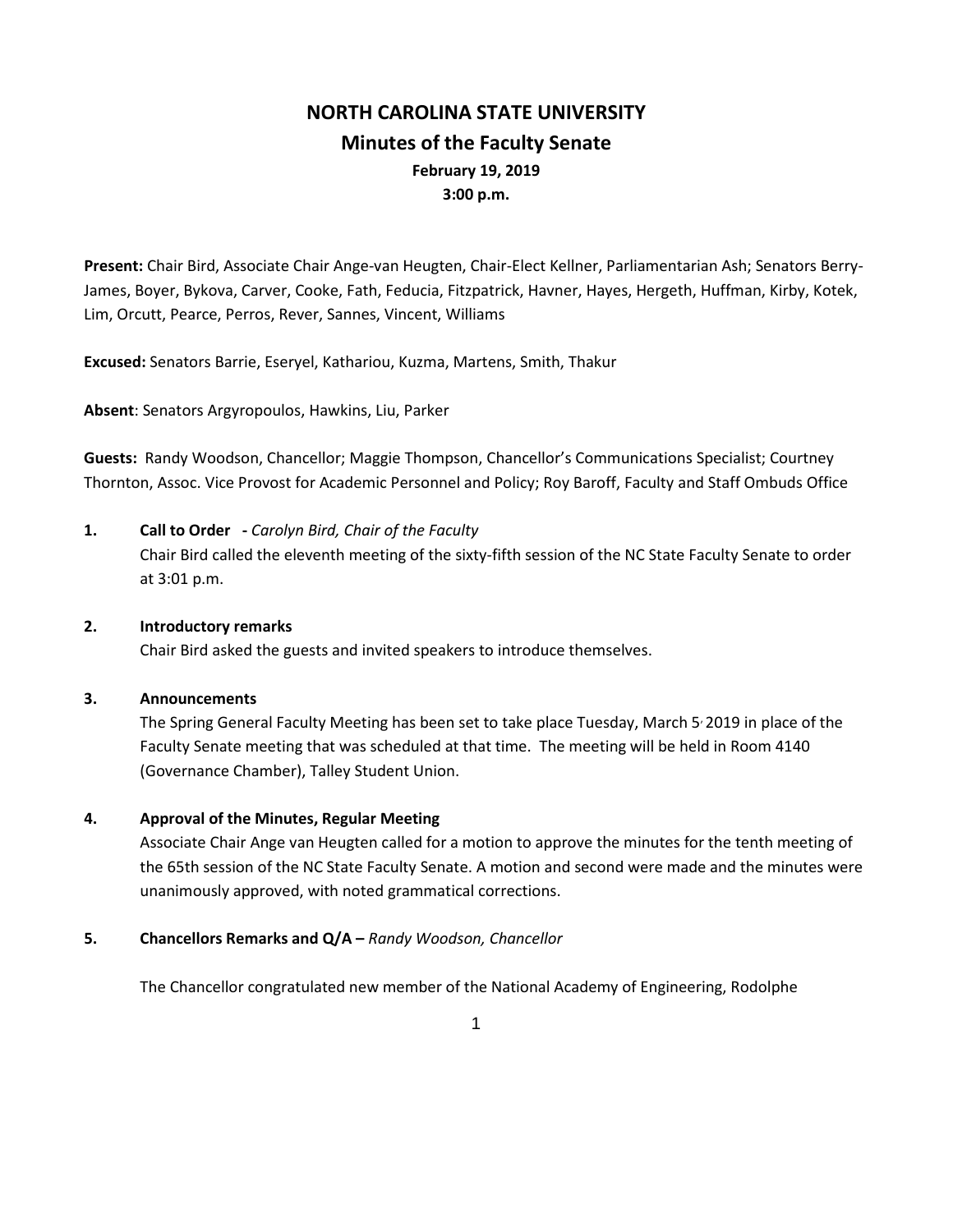Barrangou. Dr. Barrangou was also just selected by the National Academy of Science last year. "For those of you that pay attention to these sort of things, that's a fairly rare feat to be a member of two academies."

"Rodolphe Barrangou is in the department of Bioprocessing and Nutritional Sciences. He is a great member of the faculty, coming here to get his masters and Ph.D., went off to work in industry for a while but came back here in 2012. All of his work is in genome editing and the technology associated with the ability to edit the genome."

"We just had a total of five National Science Foundation early career awards for our faculty, which is one of the largest single year number for us in quite some time. When you add together the young investigators for the Department of Army, Air Force, DOD, and DOE, we have had over 12 young investigator awards this year at NC State."

Chancellor Woodson added that we are fourth in the country in the number of Fulbright Scholars from our faculty, seeing seven new Fulbright Scholars at NC State, which ties us with the University of Michigan.

Lee Stiff, in the College of Education, received the 2019 National Council of Teachers of Mathematics Lifetime Achievement Award. Lee has now stepped up to be an Associate Dean for the College.

"To date, we have had almost 31,000 applications for Fall admission. For early admission, we have almost 20,000 applicants for early decisions. Those were released during the last week of January. We have another amazing class coming in this Fall. Those that have been admitted, to date, represent all 100 counties in North Carolina, 48 states, and 26 countries. We are increasingly female at NC State, and this year we almost reached parity, being just slightly over 50% men. The number of women admitted, to date, is almost 60% of the freshman class. This is actually a trend in Higher Education."

The dual enrollment program continues to be strong. "We have worked hard to build relationships with eight community colleges. Not to say that you cannot transfer to NC State from any community college in the state, but we have a partnership with eight where students are admitted as freshmen to NC State, subject to their performance at a community college. That is really getting a lot of traction across the state. I am proud of it because it keeps the university accessible to students around the state."

#### **Questions and Discussion**

*Senator Boyer:* 50% women admitted?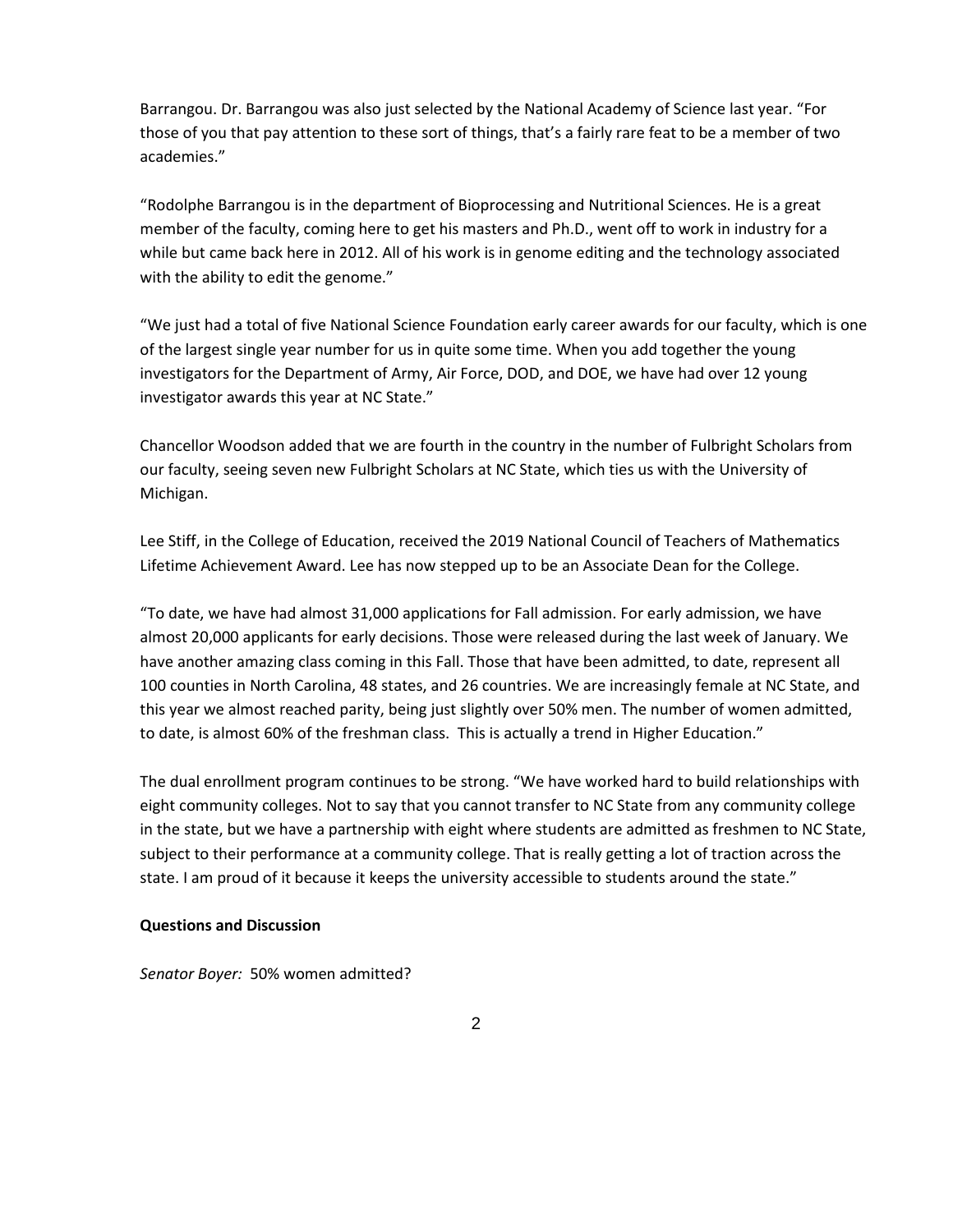Chancellor Woodson responded, "Remember when you admit students it's a funnel; you start with a large number of applicants, you take that down to a significant number of admits, and then you enroll. The conversion of an admitted student to an enrolled student is called yield. Our yield for in-state students is quite high, typically in the 45% range. Out-of-state applicant yield is 25%, or even lower. The fact that we have admitted almost 60% women tells you the competitiveness of the applicant pool that is women. I think we will see the freshman class for the first time as a majority of women. We have been moving in that direction."

*Chair-Elect Kellner:* Comment on what particular qualities you were looking for in an athletic director?

Chancellor Woodson responded, "The critical attribute was demonstrated ability to lead a complex athletic program at a Division I institution and having significant experience in athletic administration and oversight with integrity. Number two, is the ability to build relationships with constituents because so much of our athletic program is externally funded. To be successful in the athletic department at NC State, we have to consistently raise \$20+ million per year for athletics. The scholarship bill alone is \$15 million. You've got to be good with people and you've got to be a very effective manager. And we have one."

*Senator Williams:* I am assuming then, that he buys into our verification of eligibility and program?

Chancellor Woodson responded, "Without a doubt. The first conversation I had with him, he was thrilled to find out that ASPSA (Academic Support Program for Student Athletes) does not report to athletics. He was as thrilled to find out that athletics doesn't have their own Title IX investigative unit. At NC State, all of that is outside of athletics. Not only does he buy into it, he would have asked to change it if it wasn't the case. Part of that is because he started at Notre Dame, he went from there to Duke, and then he went from Duke to Army."

# **6. Provost's Remarks and Q/A –** Warwick Arden, Executive Vice Chancellor and Provost

Provost Arden announced that he has begun a program called Provost Faculty Fellows Program, a formal mentoring program where individual faculty apply, we choose a small cohort and my office buys out a quarter of their time, anywhere from a semester to a year. "The initial class of those individuals is Faculty Chair Carolyn Bird, Jane Lubischer, Jason Bocarro, Paola Sztajn, Janice Odom and Roger Narayan. "We will begin cohort meetings with them shortly. This is really looking at exploring academic leadership. Each of them will be identifying a project with a Vice Provost to work with over a year's time. I am looking forward to this program and interacting with these individuals."

He added, "You likely saw the announcement from my office today that Kelly Wick, my assistant, has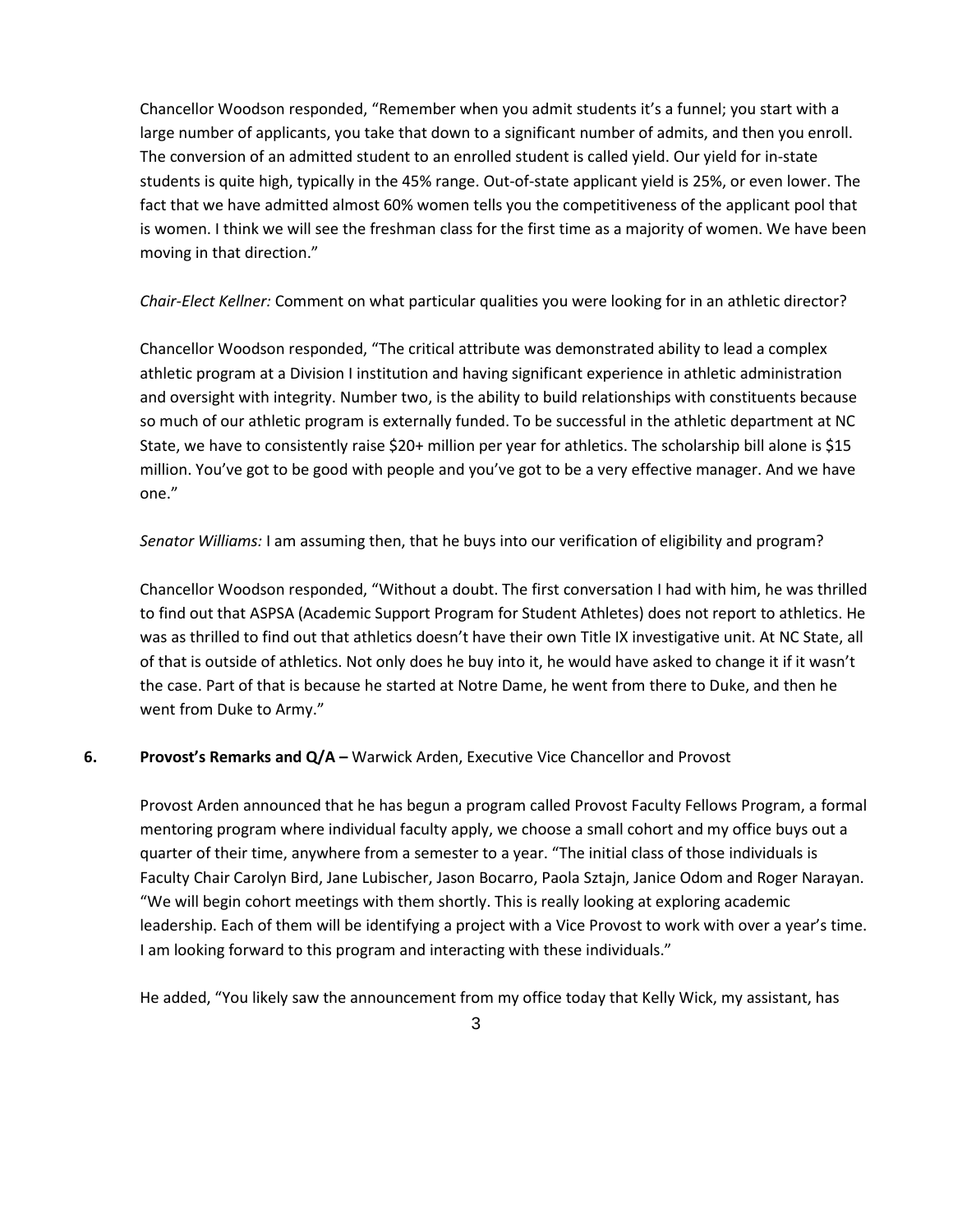been promoted to a position of special projects and planning for the Provost's office. Kelly has really great organizational skills and she will continue to work with me but also with others, particularly supporting the strategic planning process over the next eight months." He stated that he will begin the process of searching for another executive assistant very shortly.

## **Questions and Discussion**

*Chair-Elect Kellner:* Just a comment; three of your Provost Fellows were members of the faculty senate, and more than members, leaders; Chair Bird, Jane Lubischer and Paola Sztajn. We have to be proud of that.

# **7. Non-Tenure Track Faculty Employment Conditions and Faculty Designation** *Phil Sannes, Co-Chair, Governance and Personnel Policy Committee Marina Bykova, Co-Chair, Governance and Personnel Policy Committee*

At the December 4<sup>th</sup> Faculty Senate meeting, the Governance and Personnel Policy Committee presented its preliminary proposal regarding methods to improve the status of faculty who are not in tenure line faculty positions. This discussion reflects the incorporation of senator feedback and additional refinements to the proposal and provides another opportunity to gain feedback from senators to refine the recommendations to be made to the Provost.

## **Please see presentation here:**

# <https://facultysenate.ncsu.edu/files/2019/03/NTT-Faculty-Presentation-021919.pdf>

Senator Sannes pointed out the small variations that have gone into this updated presentation.

"This presentation really has to do with discussions that have been going on for quite a while now. There were deficiencies present, and we have spent a lot of time discussing this and had others come in to speak with us from other administrative groups around the campus. We have formulated a series of recommendations." They are below:

#### **Introduction**

The contributions of faculty not in tenure track positions have clearly expanded over the past several decades. Yet their status remains relatively unchanged and deficient in recognition, respect, and rewards. Following extensive conversations with faculty, university leadership, and members of the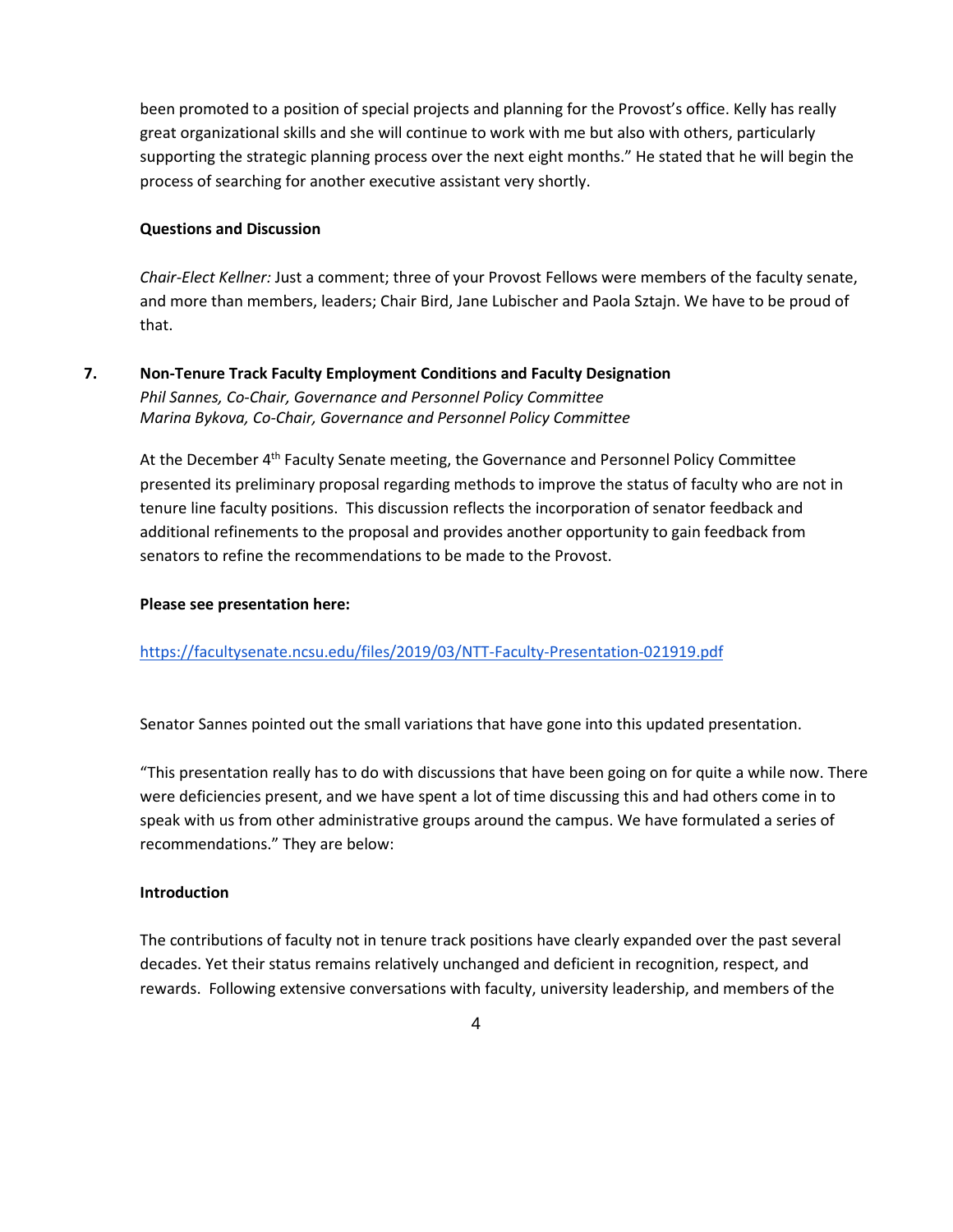Faculty Senate, the committee has formulated a set of recommendations for improving the treatment and compensation of non-tenure track faculty on the professorial track.

The committee proposal is divided into three basic realms: **Terminology**, **Rights and Benefits**, and **Strategies Going Forward**.

# **TERMINOLOGY:**

- 1) It is proposed that all faculty be categorized within two major tracks:
	- a) Tenure Track (unchanged with established designations)
	- b) Professional Track (previously called "non-tenure" track)

The titles of professional track faculty will retain any existing modifiers such as Clinical, Extension, Research, Teaching, and Of the Practice or specific titles such as Lecturer, Librarian, and Field Agent. These changes are designed to remove current exclusionary modifiers and elevate recognition and appreciation for the important contributions made by non-tenured faculty. These title designations would apply to all departments and colleges and would minimally alter existing university regulations.

# **RIGHTS AND BENEFITS**:

1) It is proposed that a formula be developed such that departmental voting faculty committee composition include Professional Track faculty for decisions within their track and as appropriate to their rank. By this same mechanism, Professional Track faculty voting rights would apply also to other departmental matters, including courses and curricula and undergraduate, graduate, or professional education. Departments that appoint faculty only in the Professional Track may vary from this requirement.

2) It is proposed that departments inform all of their faculty (both Tenure Track and Professional Track faculty) of rules, opportunities, and eligibility relevant to promotion, career development, and incentives.

3) It is proposed that in hiring practices, a minimum of 0.75 FTE (benefits eligible) be encouraged when possible and appropriate. It is encouraged that regular, periodic equity studies be performed for professional ranks based upon disciplinary standards.

4) It is proposed that a minimum level of compensation be established such that a full time, 9 month appointment will have a salary of no less than \$48,000. Best practice would be that teaching nine credit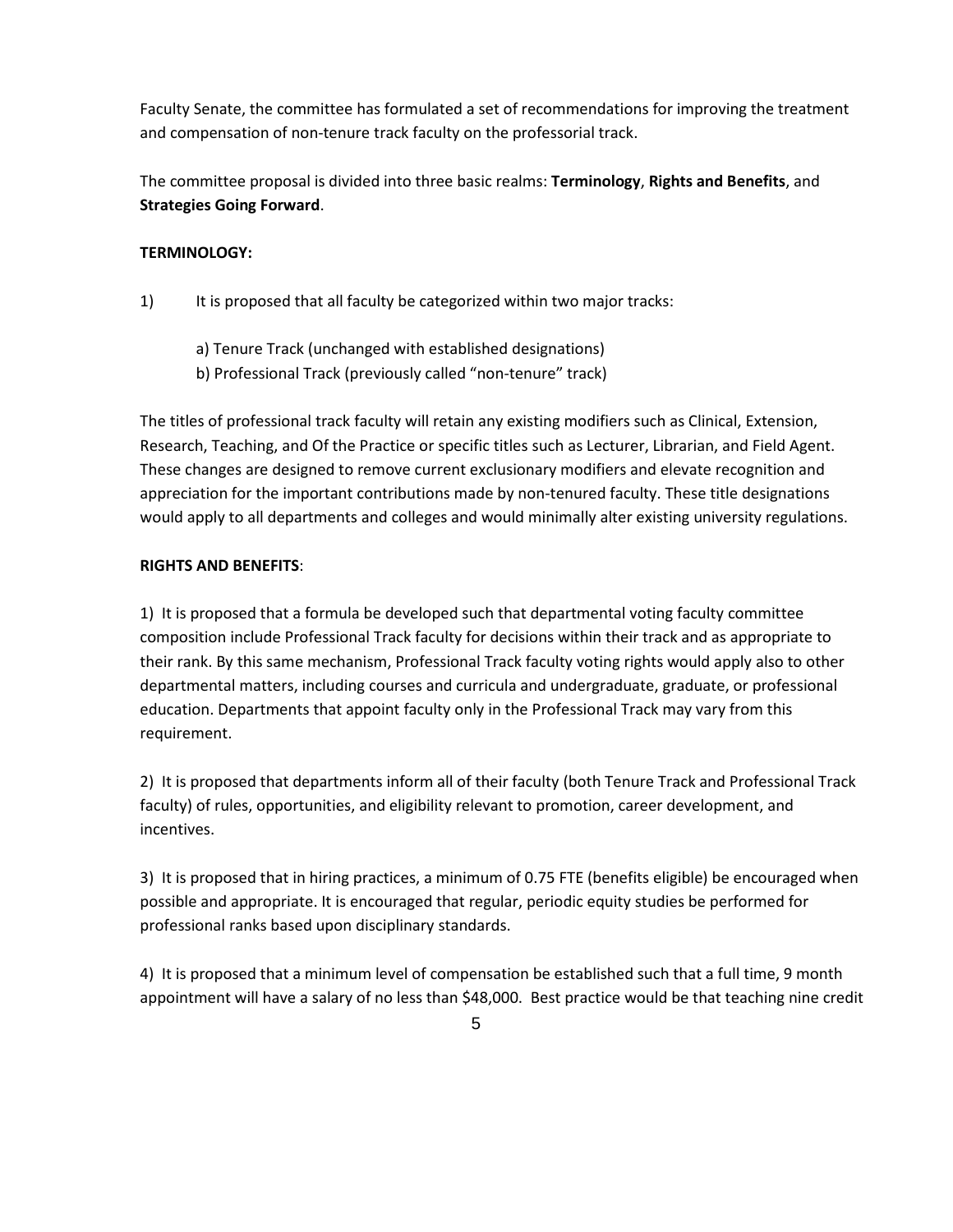hours, with associated responsibilities, equal 0.75 FTE.

5) It is proposed that a minimum level of compensation be established such that a full time, 12 month appointment will have a salary of no less than \$58,700. Best practice would be that teaching nine credit hours, with associated responsibilities, equal 0.75 FTE.

6) It is proposed that a minimum level of compensation for part-time faculty be established that is scaled to their FTE relative to the minima established above. Department heads should specify an FTE appropriate to the amount of work expected for any given part-time faculty hire.

7) It is encouraged that pay ranges on a discipline specific basis be established for the Professional Track.

8) It is proposed that the funding needed to bring the compensation to the proposed level should be provided to the Colleges and Departments by the Provost's Office .

## **STRATEGIES GOING FORWARD:**

1) It is proposed that the use of part-time faculty as a permanent strategy to meet educational goals be discouraged.

2) It is proposed that departments be encouraged to complete contract renewals at least 3 months prior to end date of an existing (current) contract, with a best practice of 12 months being preferred.

3) It is proposed that Tenure and Professional Track faculty be included in strategic initiatives regarding faculty. This is both appropriate and necessary to achieve strategic goals.

4) It is proposed that all Tenure and Professional Track faculty at all ranks be eligible for all relevant departmental, college and university faculty awards.

Senator Sannes thanked the Government and Personnel Policy Committee for some of the finest committee work he has seen while he's been at the University. He stated he is very thankful for their hard work.

Chair Bird thanked Senator Sannes for stepping up and leading this committee for the past two academic years. He bridged last year's committee and this years and continued to work very hard on this project.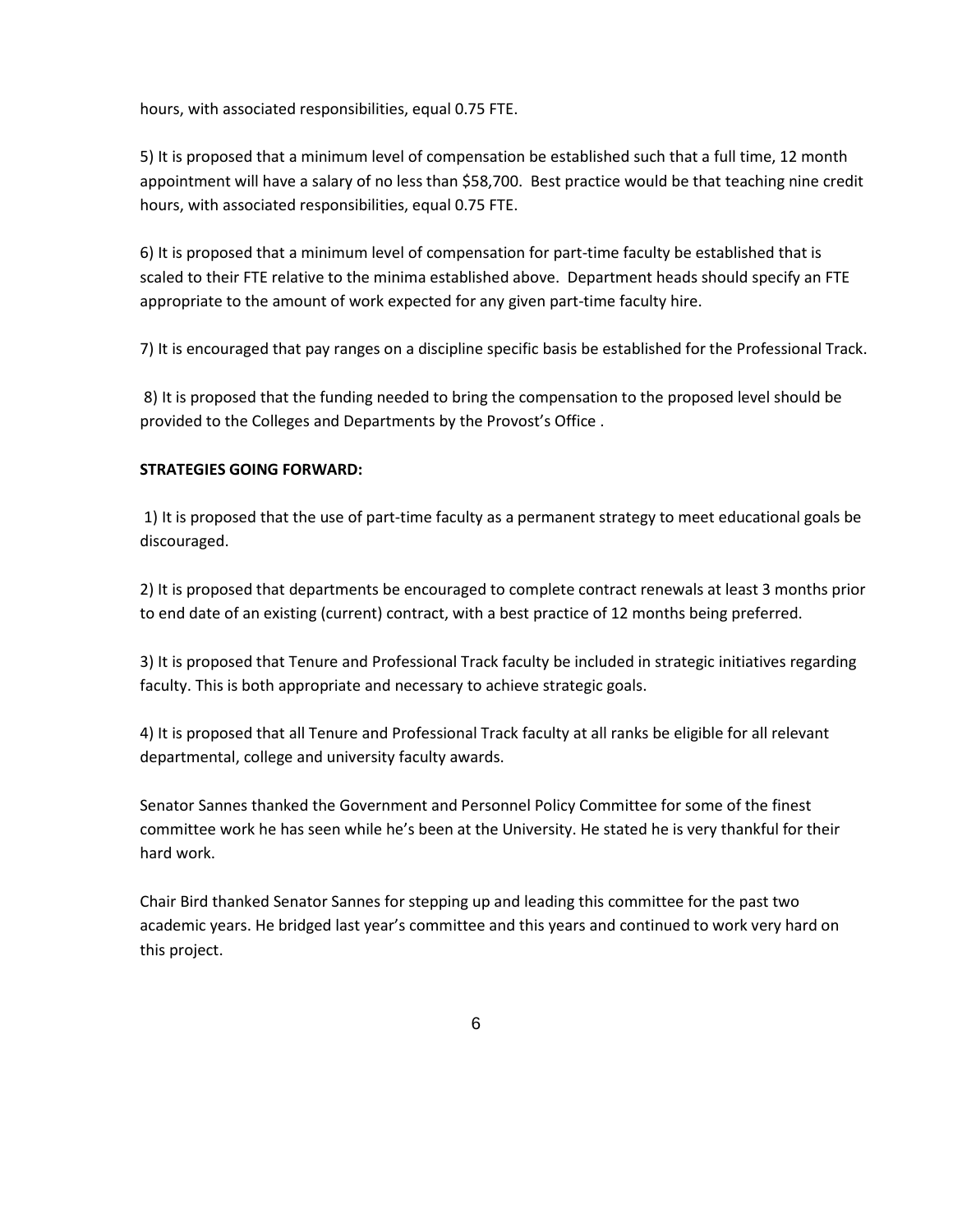#### **Questions and Discussion**

*Senator Fath:* Is the location of the modifier going to stay the same?

*Senator Sannes:* We decided to minimize that and not change that particular sequence. If there is huge uproar about that, then we will continue to discuss. There is still opportunity here for modification if these are strongly felt.

*Senator Fath:* The problem is that if you're off campus and you call someone a Teaching Assistant Professor, people think you're a graduate student. This has happened to me and to a lot of professional track faculty.

Provost Arden responded that sometimes a teaching assistant professor is confused with a teaching assistant. This is up to you, but there is some confusion around this.

*Senator Fath:* Everyone that I have spoken to in the teaching track feels strongly about this, but I haven't spoken to everyone.

Senator Sannes responded yes, they can certainly discuss this further.

Chair Bird added that as she recalls, there was strong favor of modifying it, but then entered into the conversation was the proper English. If we can agree that you want to set aside that argument and for purposes of clarity and communication, that we would prefer assistant teaching professor and associate teaching professor.

*Senator Pearce:* I have seen other places where they will have assistant professor of the practice of associate professor of the practice. Can't colleges and departments adapt whatever they want, or does it have to be the same?

Senator Sannes responded that he feels there is some flexibility there. In fact, those departments that do not have any tenure track at all will have some flexibility. We do cover that as we get into rights and responsibilities.

*Senator Pearce:* I have one other suggestion. Have a graph that shows the fraction of student credit hours taught by non-tenure track faculty over the last ten years. It will show how important they are. They feel a lack of respect and most colleges do not realize how dependent upon them they are. We must know this number, correct?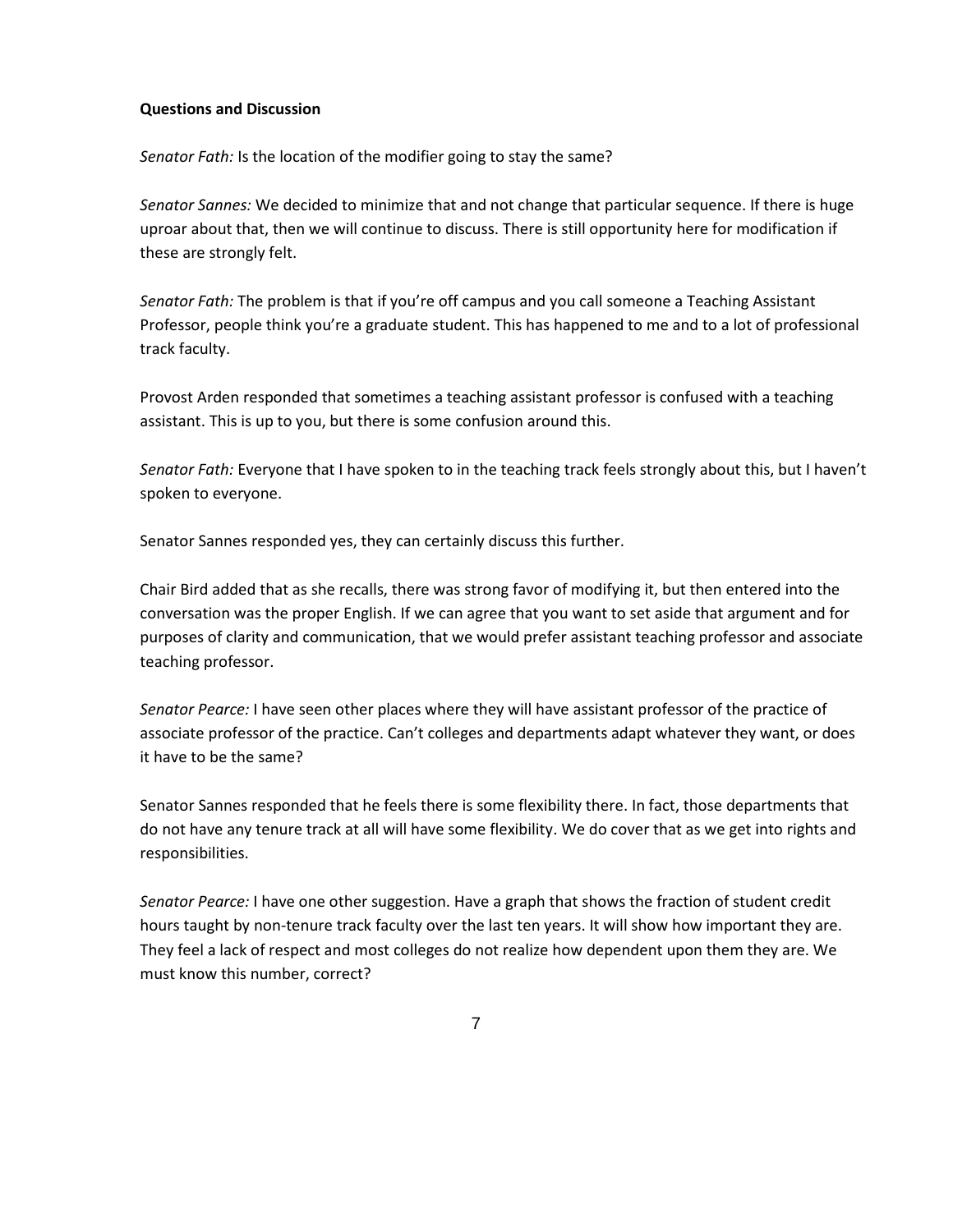Senator Sannes responded that in discussions with Katharine Stewart about this, one of the statistics that we were struck by is that 60% of the gateway courses are taught by professional track faculty. "That's a lot."

*Senator Vincent:* The last numbers I have from 2014, 36.25% of the faculty are NTT. Fifty percent of introductory courses were taught by NTT.

*Chair-Elect Kellner:* I am a little bothered by the phrase "decisions within their track." I think that is awfully general. I can think of decisions that are not made with these personnel and hiring decisions. I am just saying that decisions within their track can be interpreted to cover an awful lot of ground. I don't know what to do about that and I think your intent is quite reasonable

Senator Sannes responded that the idea was that they tend to get left out of decisions that clearly affect them.

*Senator Lubischer:* My understanding is that the intent of the original language was that this be about hiring and promotion decisions. Is that correct? To be included as part of the DVF when it is appropriate within their track.

*Senator Fath:* I am not on this committee, but did you discuss in departments where there are both tenure and a fair number of professional track faculty, did you discuss having promotion rules for both? Because I know that in some other departments, I have spoken to some who are being held to the same rules as the tenured track faculty but this is not going to help get them there. I wasn't sure if it had been discussed or not. Maybe it's a recommendation.

Chair Bird responded that one of the Provost Faculty Fellows selected will be on the NTT policies and promotions guidelines as a project. She added that Katharine Stewart and her office is working on that.

*Senator Hayes:* I could easily see some departments being reticent about putting a non-tenure track person on their graduate admissions committee. If they're not going to advise the students, then do they need to have the vote for a say in who's going to come when they are not willing or able to advise them?

*Associate Chair Ange van-Heugten:* NTT faculty do have graduate students.

Senator Sannes added that inclusion was an important part of this whole process.

*Senator Lubischer:* There should be an acknowledgment of the variability and the time commitment and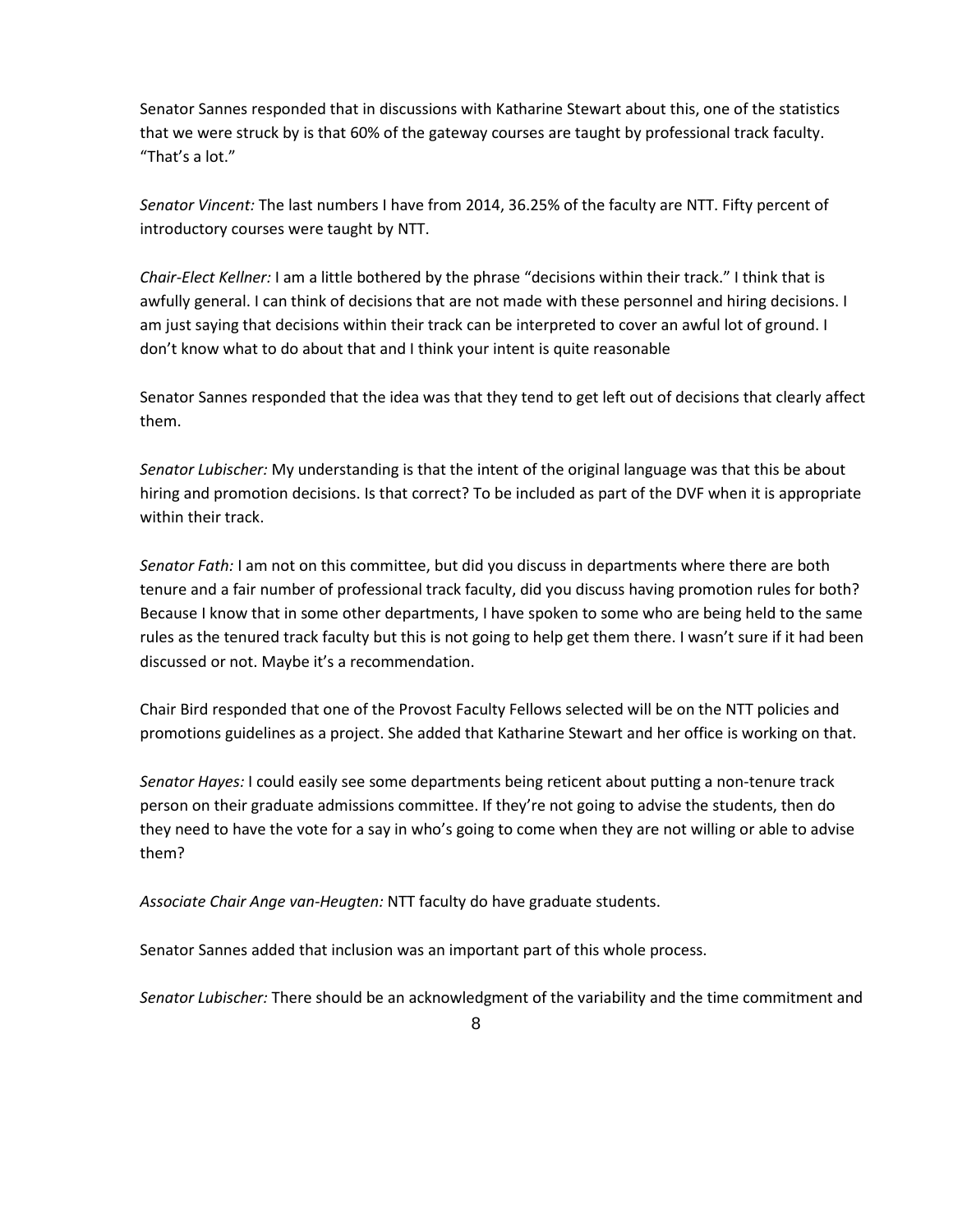workload and different credit hours. In this case, nine is not always a full. If you teach a three credit course with 300 students, that's quite different than a three credit course with ten students in it, whether you're doing it as part of a contract or on a course-by-course basis. It is more complicated than this.

*Senator Fitzpatrick:* If we were to use a faculty member who only taught 30 hours per semester, is it true they receive \$8, 000 minimum for that class?

*Senator Bykova*: \$6,000.

*Senator Pearce:* [Inaudible] In my own department we have several people who are "of the practice," and who do a very good job teaching but they do not fit in the graduate program and they don't do research. Do they get an equal vote in the strategy of the department who, let's say, decides that we need to upgrade our research efforts, etc. Would they have a vote on hiring?

Senator Sannes responded in their track, yes.

*Senator Pearce:* So you'd still have kind of two citizens; one who gets to vote on both and one who gets to only vote on teaching practices? I don't think we vote on hiring NTT faculty. I think we vote on the motions but I think the department head and the Dean maybe decide on who gets hired on the NTT, professional track. Are we a big outlier?

*Senators*: No. I don't think so.

*Senator Lubischer:* I think the regulations are that the department head is to consult with the DBF for those hires.

*Senator Pearce:* And the DVF would change, right? Would there be five different DVF's, depending on what you're voting on?

*Senator Vincent:* The intention of the committee is to suggest that professional track faculty should have some input in the decisions if they're .75 FTE or more - in decisions of people being brought into their own track or lower in the track; nothing else. We are not proposing that professional track faculty have anything to do with hiring of TT faculty. This is trying to include them in some of the considerations of hiring specifically to their track or a lower track. Just bringing them into that process so we get their input and opinions because they often know more about these tracks than the tenured. We are not specifying; we are leaving flexibility for departments to decide what is appropriate in each department.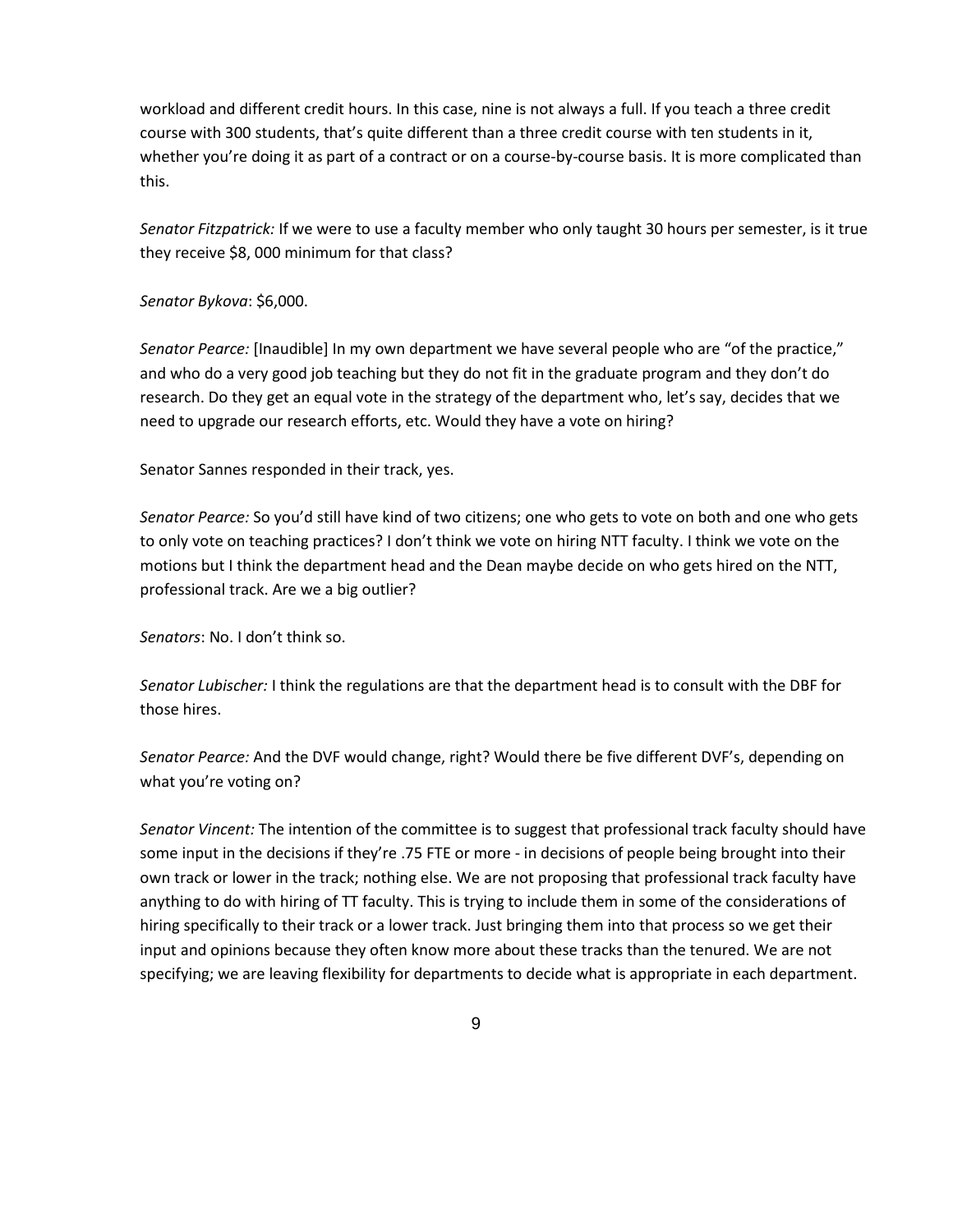*Senator Pearce:* So the fact that nobody votes on hiring professional tracks in our department; that would be our departmental decision, right?

*Senator Rever:* Just for clarification, the pay scales are intended to address the salary progression, I'm guessing, and not as a long term scale; you've been here 5, 10, 15 years because we know the funding for any potential raises isn't a guaranteed dollar figure.

Senator Sannes responded that our attempts were really to provide guidance on a floor.

*Senator Rever:* So it's not necessarily moving forward with longevity, it's just to bring everybody up to a current.

Senator Sannes responded that these are recommendations that we are making. Obviously, the Provost's office will take these under consideration. Going forward, they're probably not going to be written down.

Provost Arden added that there are not a lot, but there are some teaching track, NTT faculty who make less than the post-doctoral.

*Senator Berry-James:* Last year, we adjusted the minimum scale for the post-docs. Has there been any movement between last year and this year for the NTT professionals to adjust that minimum scale?

Provost Arden responded that there is no minimum at the moment. This is one of the things we are working on and there is only a handful of individuals below that minimum of \$48,000.

*Senator Berry-James:* We don't know how many faculty that are going to be impacted and we don't know which colleges are disproportionately paying their TT faculty. So we don't know what Chapel Hill does.

Provost Arden responded, "Correct. Part of this discussion and what we move to correct that we have to look at is if we're going to mandate what a full-time professional track faculty is making; we're almost by default having to mandate a minimum per course."

*Chair-Elect Kellner:* I think if you talked with department heads, the department heads will know very well what they're paying at Duke and Chapel Hill.

*Senator Vincent:* I have done this for my own department because I know people at Chapel Hill and Duke. Even if we raise the floor to \$6,000 per course, we would be paying maybe ⅔ to ¾ what they pay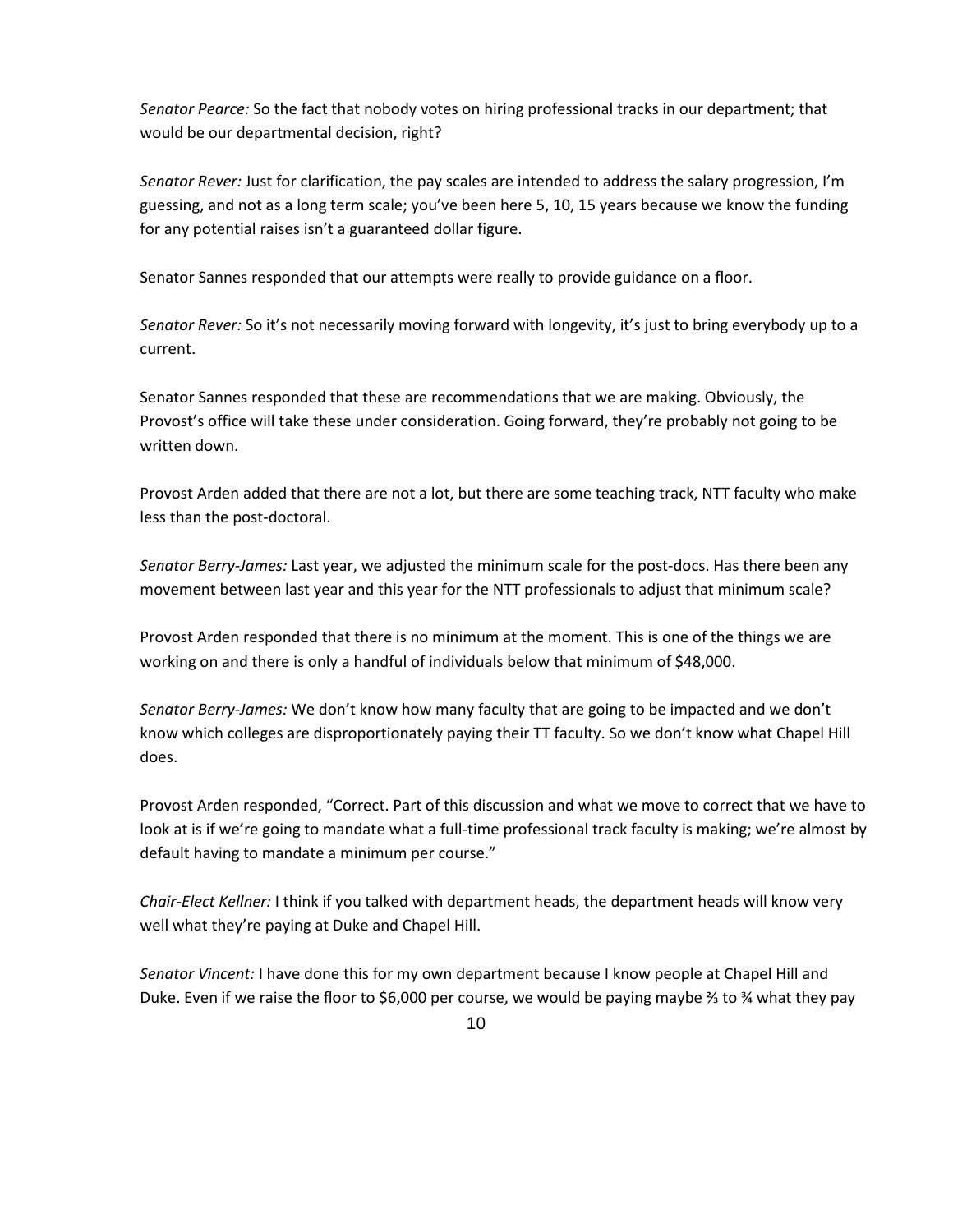at Duke and Chapel Hill. I don't know other disciplines, but I suspect that we are way behind both of those institutions in terms of salary.

*Senator Williams:* Moving everybody to that floor - there's a long-run issue as well. You get them there, and how do they progress? We have a single pool of raise money and there is a criterion that is used for allocating that, which tends to be biased toward those who are research faculty. I have watched it in my department. We've had people there for 25 years who barely make \$48,000 because when it comes time to provide rewards, the department head tends to allocate those rewards to research faculty. It seems to me we need to think about that if we're going to have two classes of faculty who do different things, then we need a guarantee that those in the professional track are going to be vying for merit raises every year and that they won't just get the stuff that falls off the table. So we have to think about this in the long run as well. How do we dole out merit raises for faculty who are in two different groups?

*Senator \_\_\_\_:* I think when we look at distance education classes [Inaudible] \$225 a student, so if you have a class of 10, you only receive [Inaudible].

## **8. Old and New Business**

# **a.** Elections Update, *Hans Kellner, Chair-Elect of the Faculty*

Chair-Elect Kellner encouraged the Senators to encourage their peers and colleagues to become involved and volunteer for both the Grievance and Non-Reappointment and Hearing Committees. These are important roles. Please get the word out since the deadline is Wednesday, February 26th.

# **b.** Resolution of Commendation for Director Debbie Yow (Attachment A)

This was the brainchild of Chair-Elect Hans Kellner, and Senator Feducia has agreed to bring the motion forward.

Senator Feducia thanked Chair-Elect. Kellner for his recommendation for this resolution and brought the motion to the floor. Motion was made.

Discussion regarding whether or not this would be noted on the resolution if this passes as a unanimous vote.

Chair Bird agreed that this language can be added.

Chair-Elect Kellner stated that the purpose of this resolution was to not only praise Debbie Yow, but to inform the new Athletic Director that these are the values that the Faculty cares about at NC State and if he is really looking at his constituencies, he will see the faculty of the University as an important